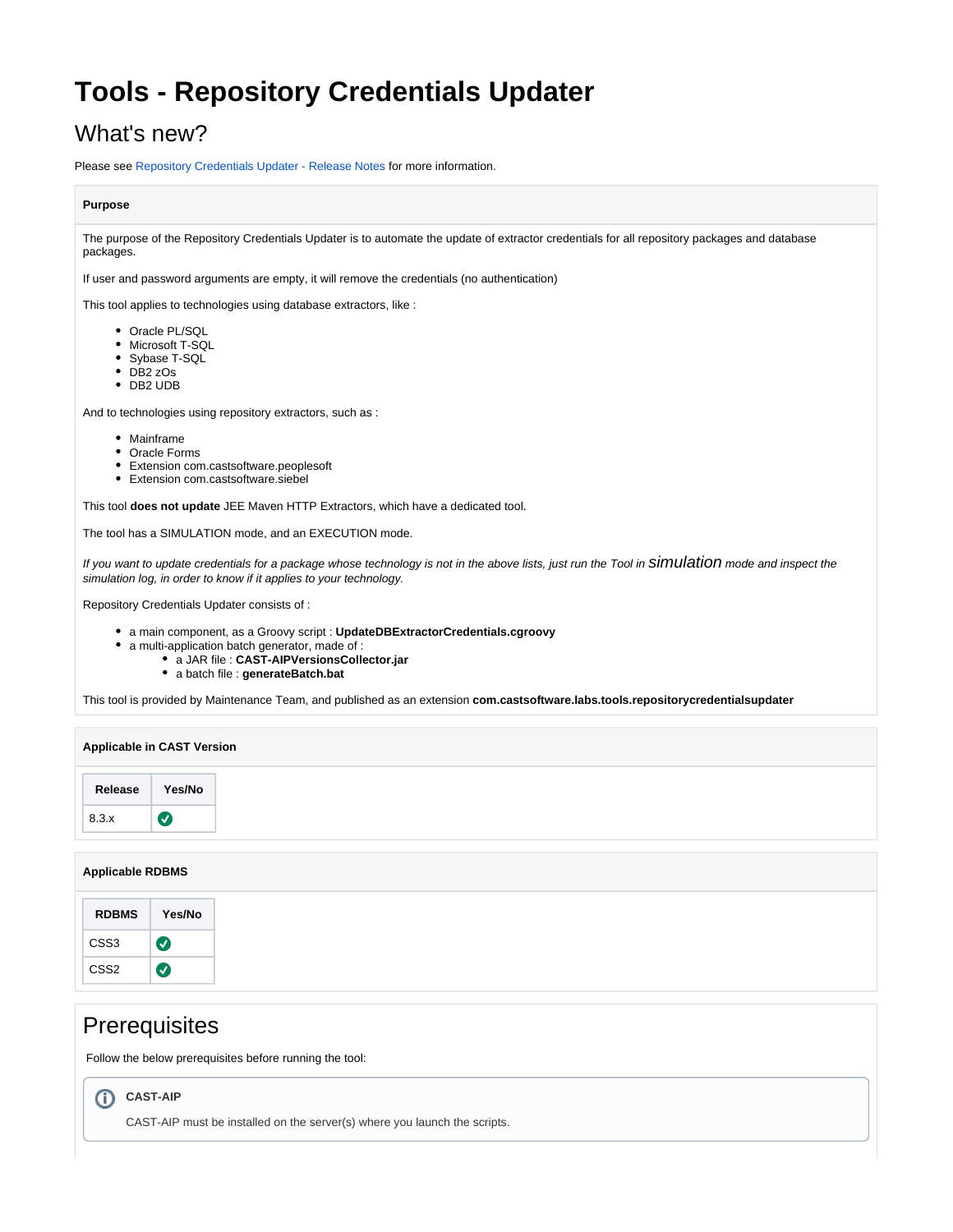## **Delivery Folder**

The delivery folder should be accessible (local or network drive) from the server where you run the script

#### **BACKUPS** G)

Take a zip of the delivery folder before proceeding

# Repository Credentials Updater

Since it is based on the Delivery Manager Tool, for performance reasons, the main component should be launched in one-application mode. Running it on several applications in a row requires a multi-application batch file.

This is why a generator tool needs to be launched on the machine. The generator tool is located in the batch\_generator sub folder.

## Generator Configuration

The generator batch file (generateBatch.bat) must be configured with the following mandatory variables : FLATDIR, LOGDIR, DELIVERYFOLDER

### **Generator Configuration**

REM Mandatory set "FLATDIR=<CAST AIP Installation PATH>" set "LOGDIR=<Path to the log folder>' set "DELIVERYFOLDER=<Delivery Folder>"

REM Optional set "USERNAME=<User Name>" set "PASSWORD=<Password>" set "APP\_NAME="

FLATDIR must be set to the CAST Installation path LOGDIR must be set to the folder where the log file of the Main Component should be generated DELIVERYFOLDER must be set to the delivery folder

If you mean to run the tool on one specific application only, then APP\_NAME must be set to the application name. Otherwise all applications present in the delivery folder will be processed.

**NB:** USERNAME and PASSWORD are described as Optional because if both are not set, then the script will remove the credentials. If USERNAME is set, and PASSWORD is not set, then the User will have an empty password. However, if USERNAME is not set and PASSWORD is set, then the script will fail.

## Generate multi-application batch file

Launch the generator batch file you have configured (generateBatch.bat).

The output will be 2 multi-application batch files located in the main folder of the extension :

- LaunchRepositoryCredentialsUpdater.bat for SIMULATION mode
- LaunchRepositoryCredentialsUpdaterExecute.bat for EXECUTION mode

### Simulate then execute

Launch the simulation batch you have just generated : LaunchRepositoryCredentialsUpdater.bat

### **cmd**

C:\ProgramData\CAST\CAST\Extensions\com.castsoftware.repositorycredentialsupdater.1.0.0\LaunchRepositoryCredentialsUpdater.bat

The main component will navigate through the applications looking for Database Packages and Repository Packages, and write a summary to the simulation log file : RepositoryCredentialsUpdater-<Timestamp>log

⊕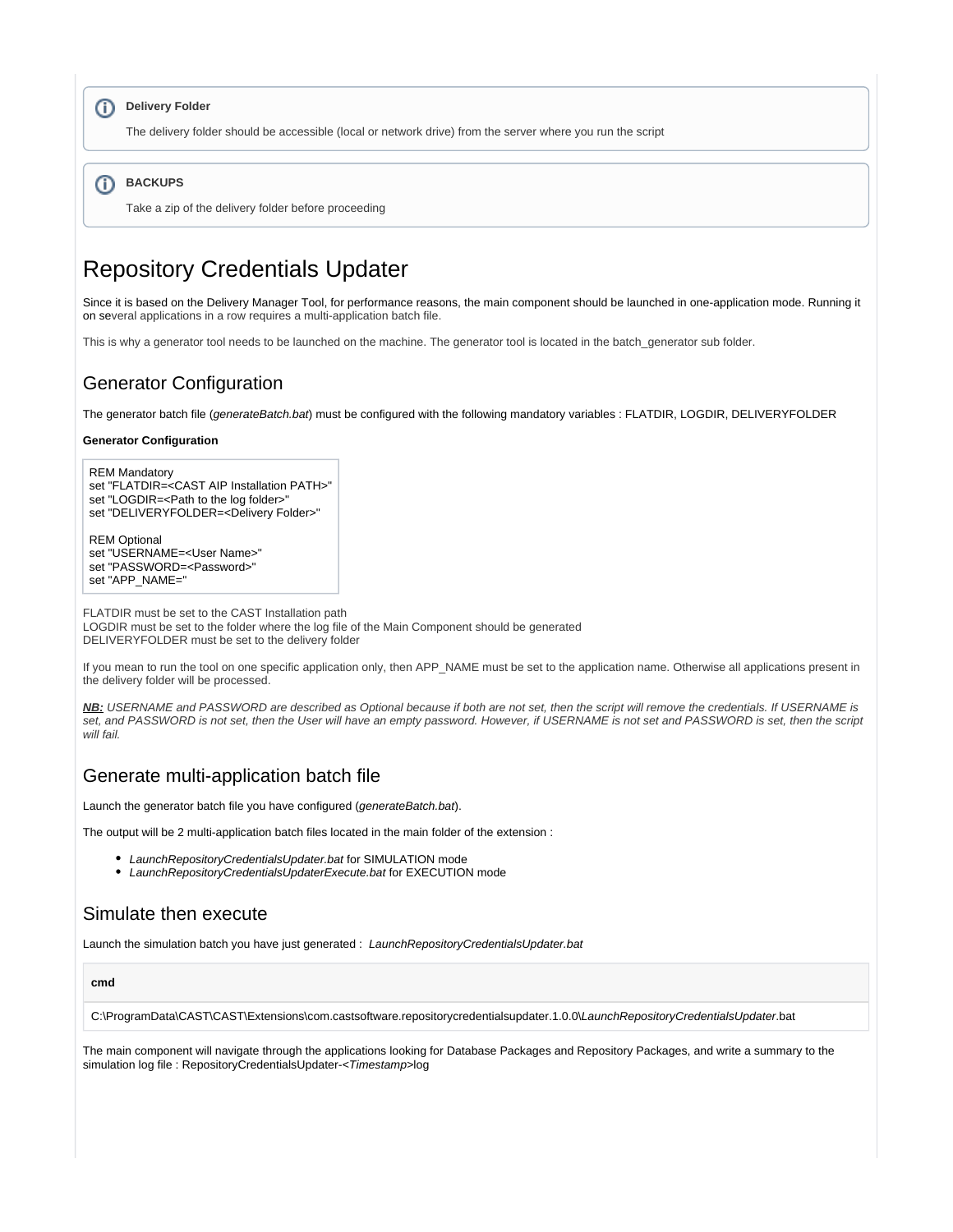#### **RepositoryCredentialsUpdater-20200518105927**

```
RepositoryCredentialsUpdater - C:\temp\23006\Delivery 
Using arguments:
         ExecuteScript
         -file: UpdateDBExtractorCredentials.cgroovy
         -storagePath: C:\temp\23006\Delivery
         -oneApplicationMode: e90f9fdd-97a2-490f-85de-5a25b303656d
         -param0: Salim
         -param1: Groumpf
         -param2: DummyApp 19797
Unused initial value dmttechnoscanner.SourceFileProject in field dmtxmlscanner.SourceFileDiscoverer.
inputProjectType: delivery.ProfileOrProjectType
Log file: C:\Users\SFR~1.CAS\AppData\Local\Temp/DMT.log.txt
Running action: Execute a groovy script
         Database Extractor Credentials Updater - version 1.0
         Using CAST-AIP version 8.3.16
         Script running in SIMULATION MODE
         Processing delivery
         Processing application : [Home / DummyApp 19797]
           Processing version : [Home / DummyApp 19797 / 1802]
             Processing package : [Home / DummyApp 19797 / Salim / Home / DummyApp 19797 / Salim / Maven]
             Package is a dmtdevjeemavenresourcesextractor.MavenResourceFilesPackage : skipping
             Processing package : [Home / DummyApp 19797 / 1802 / Home / DummyApp 19797 / 1802 / Oracle]
             Package is a dmtdevdbtechno.SQLCASTDatabasePackage : proceeding
               Processing extractor : [Home / DummyApp 19797 / 1802 / Oracle / Reuse existing CAST extractor 
output]
               Extractor is a dmtdevsqlcastextractorextraction.SQLCASTExtraction : proceeding
               Simulation : replacing credentials for Home / DummyApp 19797 / 1802 / Oracle / Reuse existing 
CAST extractor output by [Salim/Groumpf]
                 Processing package : [Home / DummyApp 19797 / 1802 / Home / DummyApp 19797 / 1802 / 
PeopleSoft_Project]
               Package is a dmtcastpeoplesofttechno.PeopleSoftOraclePackage : proceeding
                 Processing extractor : [Home / DummyApp 19797 / 1802 / PeopleSoft_Project / PeopleSoft on 
Oracle]
                 Extractor is a dmtcastpeoplesoftoracleextractor.PeopleSoftOracleExtractor : proceeding
                   Simulation : replacing credentials for Home / DummyApp 19797 / 1802 / PeopleSoft_Project / 
PeopleSoft on Oracle by [Salim/Groumpf]
[ ... ]
         Delivery processed
```
Saving document: Execute a groovy script

You can note that the log specifies whenever a package is skipped, and provides its class.

If you are satisfied with the simulation, then run the execution batch you have just generated : LaunchRepositoryCredentialsUpdaterExecute.bat

### **cmd**

C:\ProgramData\CAST\CAST\Extensions\com.castsoftware.repositorycredentialsupdater.1.0.0\LaunchRepositoryCredentialsUpdaterExecute.bat

Check the execution log file :